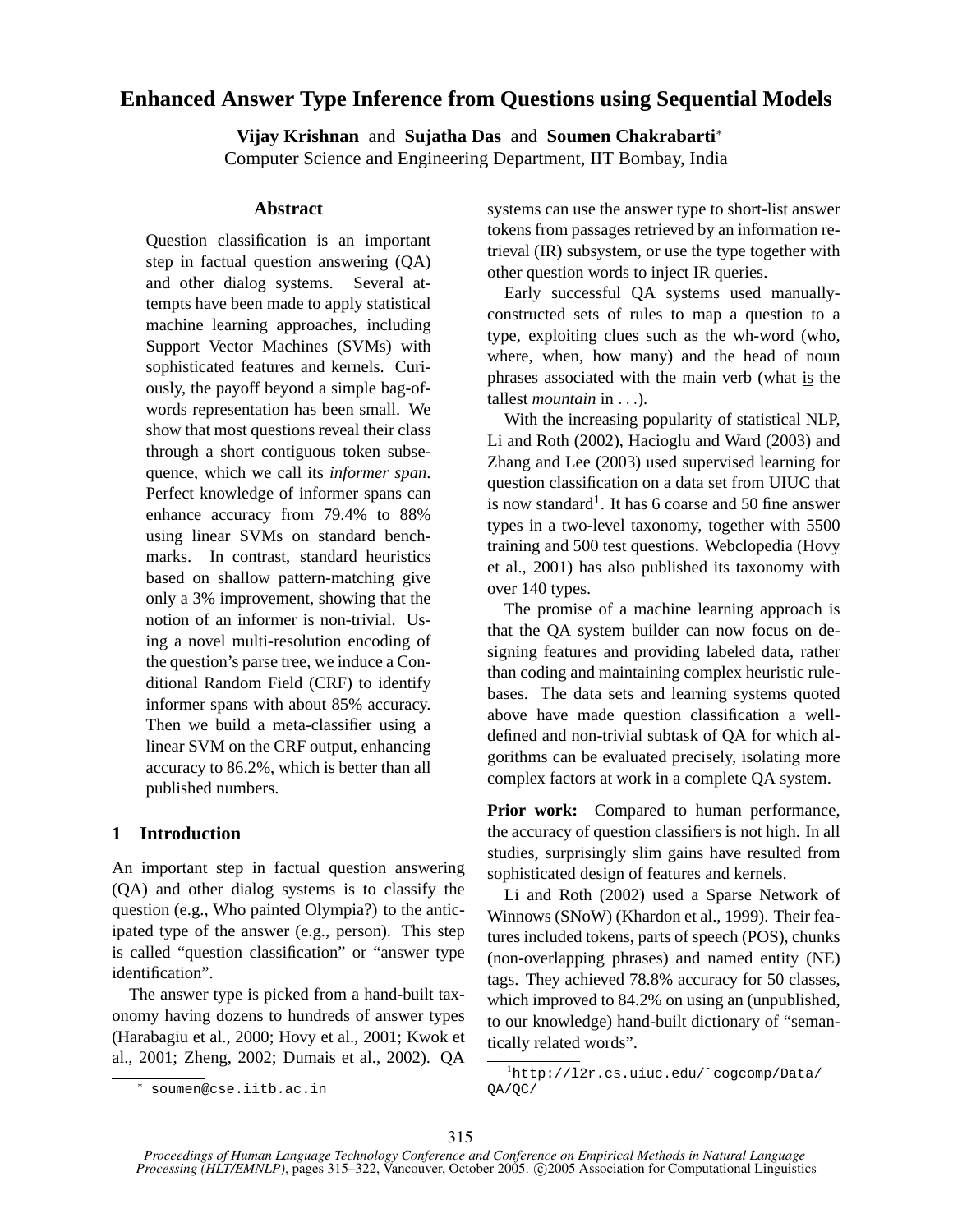Hacioglu and Ward (2003) used linear support vector machines (SVMs) with question word 2 grams and error-correcting output codes (ECOC) but no NE tagger or related word dictionary—to get 80.2–82% accuracy.

Zhang and Lee (2003) used linear SVMs with all possible question word  $q$ -grams, and obtained 79.2% accuracy. They went on to design an ingenious kernel on question parse trees, which yielded visible gains for the 6 coarse labels, but only "slight" gains for the 50 fine classes, because "the syntactic tree does not normally contain the information required to distinguish between the various fine categories within a coarse category".

| Algorithm                 | 6-class | 50-class                |
|---------------------------|---------|-------------------------|
| Li and Roth, SNoW         | (1)     | $78.\overline{8}^{(2)}$ |
| Hacioglu et al., SVM+ECOC |         | $80.2 - 82$             |
| Zhang & Lee, LinearSVMq   | 87.4    | 79.2                    |
| Zhang & Lee, TreeSVM      | 90      |                         |
| SVM, "perfect" informer   | 94.2    | 88                      |
| SVM, CRF-informer         | 93.4    | 86 2                    |

Table 1: Summary of % accuracy for UIUC data.  $(1)$  SNoW accuracy without the related word dictionary was not reported. With the related-word dictionary, it achieved 91%.  $(2)$  SNoW with a relatedword dictionary achieved 84.2% but the other algorithms did not use it. Our results are summarized in the last two rows, see text for details.

**Our contributions:** We introduce the notion of the **answer type informer span** of the question (in  $\S2$ : a short (typically 1–3 word) subsequence of question tokens that are adequate clues for question classification; e.g.: How much does an adult elephant *weigh*?

We show (in §3.2) that a simple linear SVM using features derived from human-annotated informer spans beats all known learning approaches. This confirms our suspicion that the earlier approaches suffered from a feature localization problem.

Of course, informers are useful only if we can find ways to automatically identify informer spans. Surprisingly, syntactic pattern-matching and heuristics widely used in QA systems are not very good at capturing informer spans (§3.3). Therefore, the notion of an informer is non-trivial.

Using a parse of the question sentence, we derive a novel set of multi-resolution features suitable for training a conditional random field (CRF) (Lafferty et al., 2001; Sha and Pereira, 2003). Our feature design paradigm may be of independent interest  $(\S4)$ . Our informer tagger is about 85–87% accurate.

We use a meta-learning framework (Chan and Stolfo, 1993) in which a linear SVM predicts the answer type based on features derived from the original question as well as the output of the CRF. This meta-classifier beats all published numbers on standard question classification benchmarks (§4.4). Table 1 (last two rows) summarizes our main results.

### **2 Informer overview**

Our key insight is that a human can classify a question based on very few tokens gleaned from skeletal syntactic information. This is certainly true of the most trivial classes (*Who* wrote Hamlet? or *How many* dogs pull a sled at Iditarod?) but is also true of more subtle clues (How much does a rhino *weigh*?).

In fact, informal experiments revealed the surprising property that *only one* contiguous span of tokens is adequate for a human to classify a question. E.g., in the above question, a human does not even need the *how much* clue once the word *weigh* is available. In fact, "How much does a rhino *cost*?" has an identical syntax but a completely different answer type, not revealed by *how much* alone. The only exceptions to the single-span hypothesis are multifunction questions like "What is the *name* and *age* of . . .", which should be assigned to multiple answer types. In this paper we consider questions where one type suffices.

Consider another question with multiple clues: *Who* is the *CEO* of IBM? In isolation, the clue *who* merely tells us that the answer might be a person or country or organization, while *CEO* is perfectly precise, rendering *who* unnecessary. All of the above applies *a forteriori* to *what* and *which* clues, which are essentially uninformative on their own, as in "What is the *distance* between Pisa and Rome?"

Conventional QA systems use mild analysis on the wh-clues, and need much more sophistication on the rest of the question (e.g. inferring *author* from *wrote*, and even verb subcategorization). We submit that a single, minimal, suitably-chosen contiguous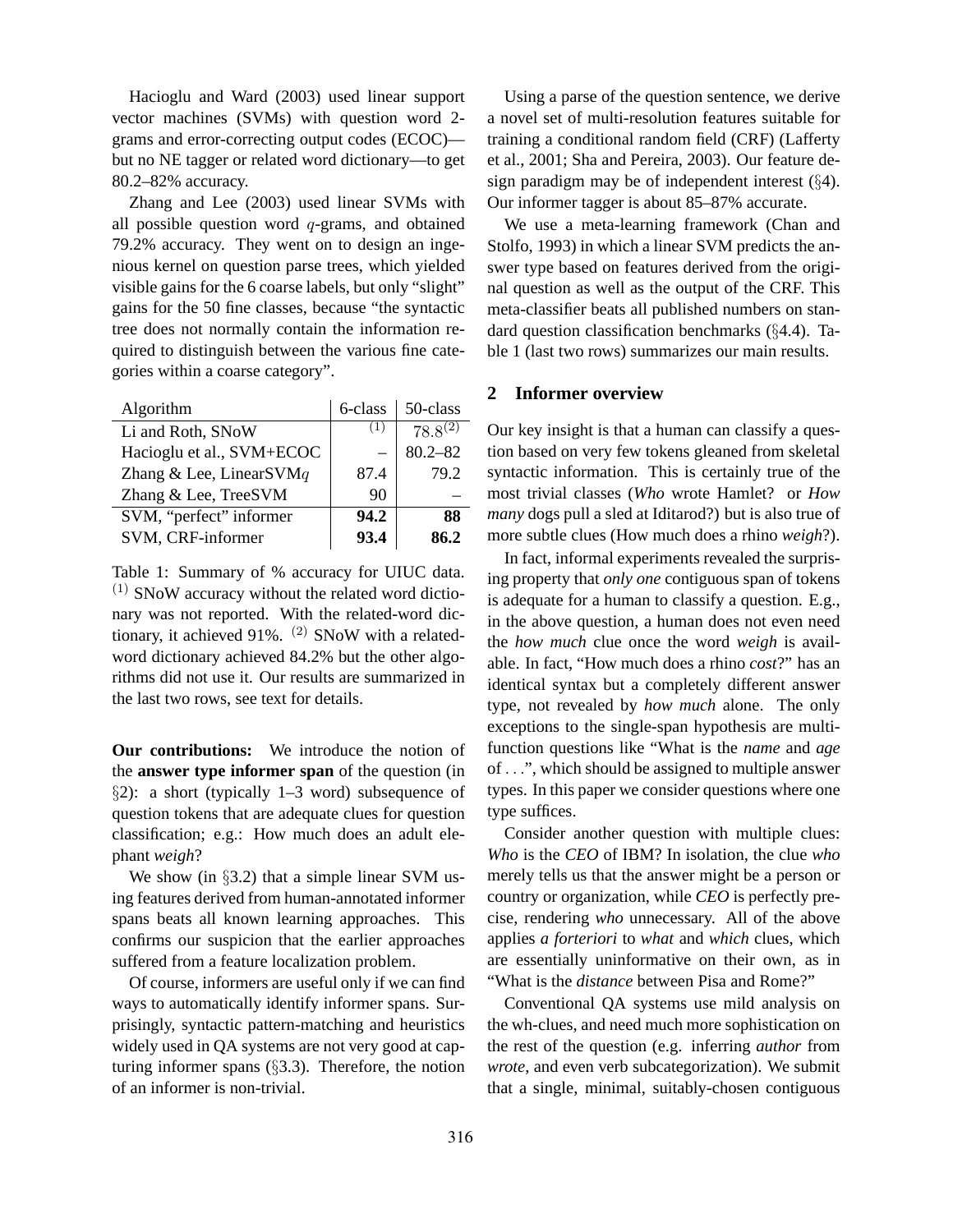span of question token/s, defined as the **informer span** of the question, is adequate for question classification.

The informer span is very sensitive to the structure of clauses, phrases and possessives in the question, as is clear from these examples (informers italicized): "What is Bill Clinton's wife's *profession*", and "What *country*'s president was shot at Ford's Theater". The choice of informer spans also depends on the target classification system. Initially we wished to handle definition questions separately, and marked no informer tokens in "What is digitalis". However, *what is* is an excellent informer for the UIUC class DESC:def (description, definition).

# **3 The meta-learning approach**

We propose a meta-learning approach (§3.1) in which the SVM can use features from the original question as well as its informer span. We show (§3.2) that human-annotated informer spans lead to large improvements in accuracy. However, we show (§3.3) that simple heuristic extraction rules commonly used in QA systems (e.g. head of noun phrase following wh-word) cannot provide informers that are nearly as useful. This naturally leads us to designing an informer tagger in §4.

Figure 1 shows our meta-learning (Chan and Stolfo, 1993) framework. The combiner is a linear multi-class one-vs-one SVM<sup>2</sup>, as in the Zhang and Lee (2003) baseline. We did not use ECOC (Hacioglu and Ward, 2003) because the reported gain is less than 1%.

The word feature extractor selects unigrams and  $q$ -grams from the question. In our experience,  $q =$ 1 or  $q = 2$  were best; if unspecified, all possible qgrams were used. Through tuning, we also found that the SVM "C" parameter (used to trade between training data fit and model complexity) must be set to 300 to achieve their published baseline numbers.

#### **3.1 Adding informer features**

We propose two very simple ways to derive features from informers for use with SVMs. Initially, assume that perfect informers are known for all questions;



Figure 1: The meta-learning approach. later (§4) we study how to predict informers.

**Informer** q-grams: This comprises of all word qgrams within the informer span, for all possible q. E.g., such features enable effective exploitation of informers like *length* or *height* to classify to the NUMBER:distance class in the UIUC data.

**Informer** q-gram **hypernyms:** For each word or compound within the informer span that is a Word-Net noun, we add all hypernyms of all senses. The intuition is that the informer (e.g. *author*, *cricketer*, *CEO*) is often narrower than a broad question class (HUMAN:individual). Following hypernym links up to *person* via WordNet produces a more reliably correlated feature.

Given informers, other question words might seem useless to the classifier. However, retaining regular features from other question words is an excellent idea for the following reasons.

First, we kept word sense disambiguation (WSD) outside the scope of this work because WSD entails computation costs, and is unlikely to be reliable on short single-sentence questions. Questions like *How long* . . . or *Which bank* . . . can thus become ambiguous and corrupt the informer hypernym features. Additional question words can often help nail the correct class despite the feature corruption.

Second, while our CRF-based approach to informer span tagging is better than obvious alternatives, it still has a 15% error rate. For the questions where the CRF prediction is wrong, features from non-informer words give the SVM an opportunity to still pick the correct question class.

**Word features:** Based on the above discussion, one boolean SVM feature is created for every word q-gram over all question tokens. In experiments, we found bigrams  $(q = 2)$  to be most effective, closely followed by unigrams  $(q = 1)$ . As with informers, we can also use hypernyms of regular words as SVM

 $^{2}$ http://www.csie.ntu.edu.tw/~cjlin/ libsvm/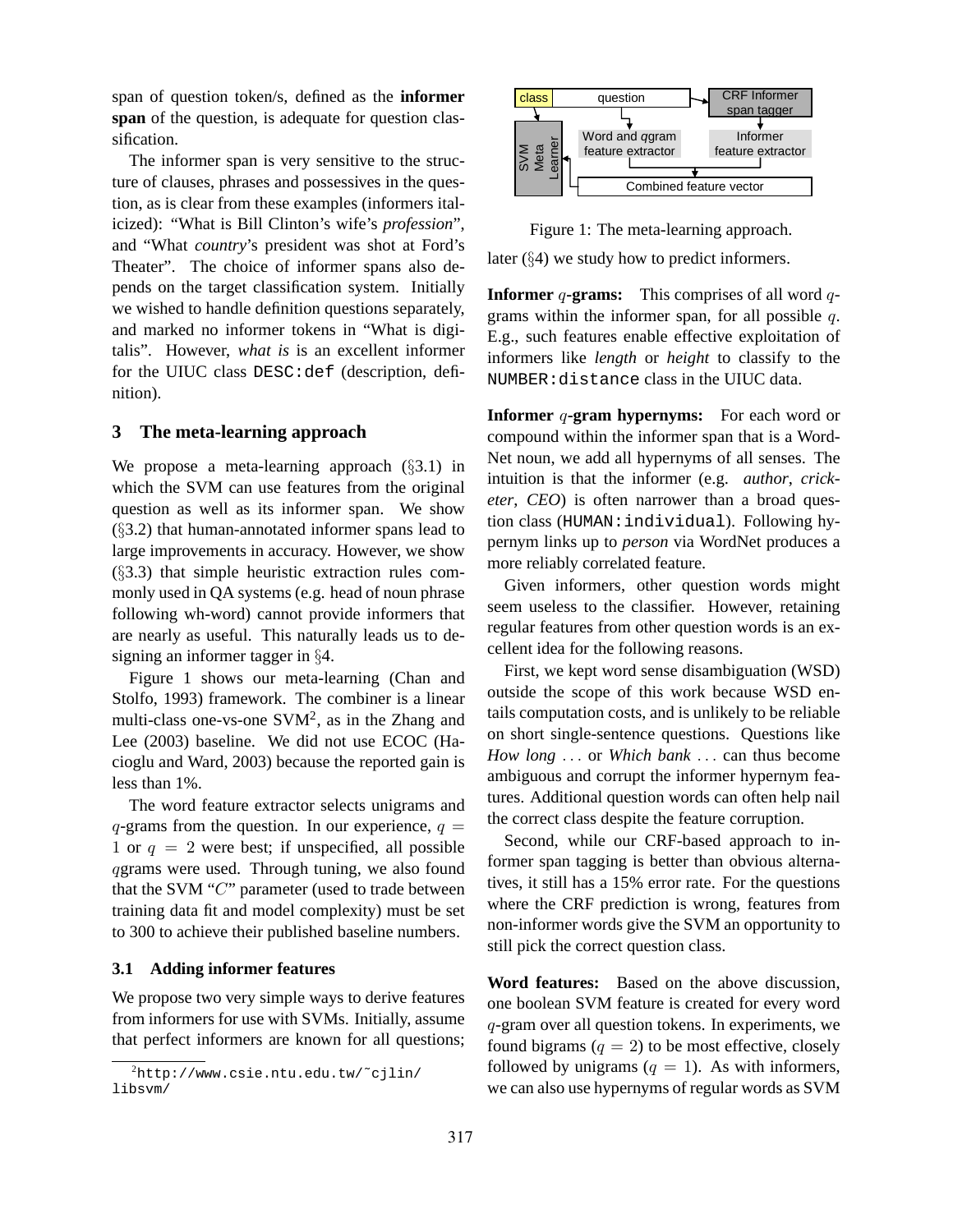features (marked "Question bigrams + hypernyms" in Table 2).

# **3.2 Benefits from "perfect" informers**

We first wished to test the hypothesis that identifying informer spans to an SVM learner can improve classification accuracy. Over and above the class labels, we had two volunteers tag the 6000 UIUC questions with informer spans (which we call "perfect"—agreement was near-perfect).

| Features                           | Coarse | Fine |
|------------------------------------|--------|------|
| Question trigrams                  | 91.2   | 77.6 |
| All question <i>qgrams</i>         | 87.2   | 71.8 |
| All question unigrams              | 88.4   | 78.2 |
| <b>Question bigrams</b>            | 91.6   | 79.4 |
| $+$ informer q-grams               | 94.0   | 82.4 |
| +informer hypernyms                | 94.2   | 88.0 |
| Question unigrams $+$ all informer | 93.4   | 88.0 |
| Only informer                      | 92.2   | 85.0 |
| Question bigrams + hypernyms       | 91.6   | 79.4 |

Table 2: Percent accuracy with linear SVMs, "perfect" informer spans, and various feature encodings.

Observe in Table 2 that the unigram baseline is already quite competitive with the best prior numbers, and exploiting perfect informer spans beats all known numbers. It is clear that both *informer qgrams* and *informer hypernyms* are very valuable features for question classification. The fact that no improvement was obtained with over *Question bigrams* using *Question hypernyms* highlights the importance of choosing a few relevant tokens as informers and designing suitable features on them.

Table 3 (columns b and e) shows the benefits from perfect informers broken down into broad question types. Questions with *what* as the trigger are the biggest beneficiaries, and they also form by far the most frequent category.

The remaining question, one that we address in the rest of the paper, is whether we can effectively and accurately automate the process of providing informer spans to the question classifier.

# **3.3 Informers provided by heuristics**

In §4 we will propose a non-trivial solution to the informer-tagging problem. Before that, we must justify that such machinery is indeed required.

Some leading QA systems extract words very similar in function to informers from the parse tree of the question. Some (Singhal et al., 2000) pick the head of the first noun phrase detected by a shallow parser, while others use the head of the noun phrase adjoining the main verb (Ramakrishnan et al., 2004). Yet others (Harabagiu et al., 2000; Hovy et al., 2001) use hundreds of (unpublished to our knowledge) hand-built pattern-matching rules on the output of a full-scale parser.

A natural baseline is to use these extracted words, which we call "heuristic informers", with an SVM just like we used "perfect" informers. All that remains is to make the heuristics precise.

- **How:** For questions starting with *how*, we use the bigram starting with *how* unless the next word is a verb.
- **Wh:** If the wh-word is not *how*, *what* or *which*, use the wh-word in the question as a separate feature.
- **WhNP:** For questions having *what* and *which*, use the WHNP if it encloses a noun. WHNP is the Noun Phrase corresponding to the Wh-word, given by a sentence parser (see §4.2).
- **NP1:** Otherwise, for *what* and *which* questions, the first (leftmost) noun phrase is added to yet another feature subspace.

Table 3 (columns c and f) shows that these already-messy heuristic informers do not capture the same signal quality as "perfect" informers. Our findings corroborate Li and Roth (2002), who report little benefit from adding head chunk features for the fine classification task.

Moreover, observe that using heuristic informer features *without* any word features leads to rather poor performance (column c), unlike using perfect informers (column b) or even CRF-predicted informer (column d, see §4). These clearly establish that the notion of an informer is nontrivial.

# **4 Using CRFs to label informers**

Given informers are useful but nontrivial to recognize, the next natural question is, how can we learn to identify them automatically? From earlier sections, it is clear (and we give evidence later, see Table 5) that sequence and syntax information will be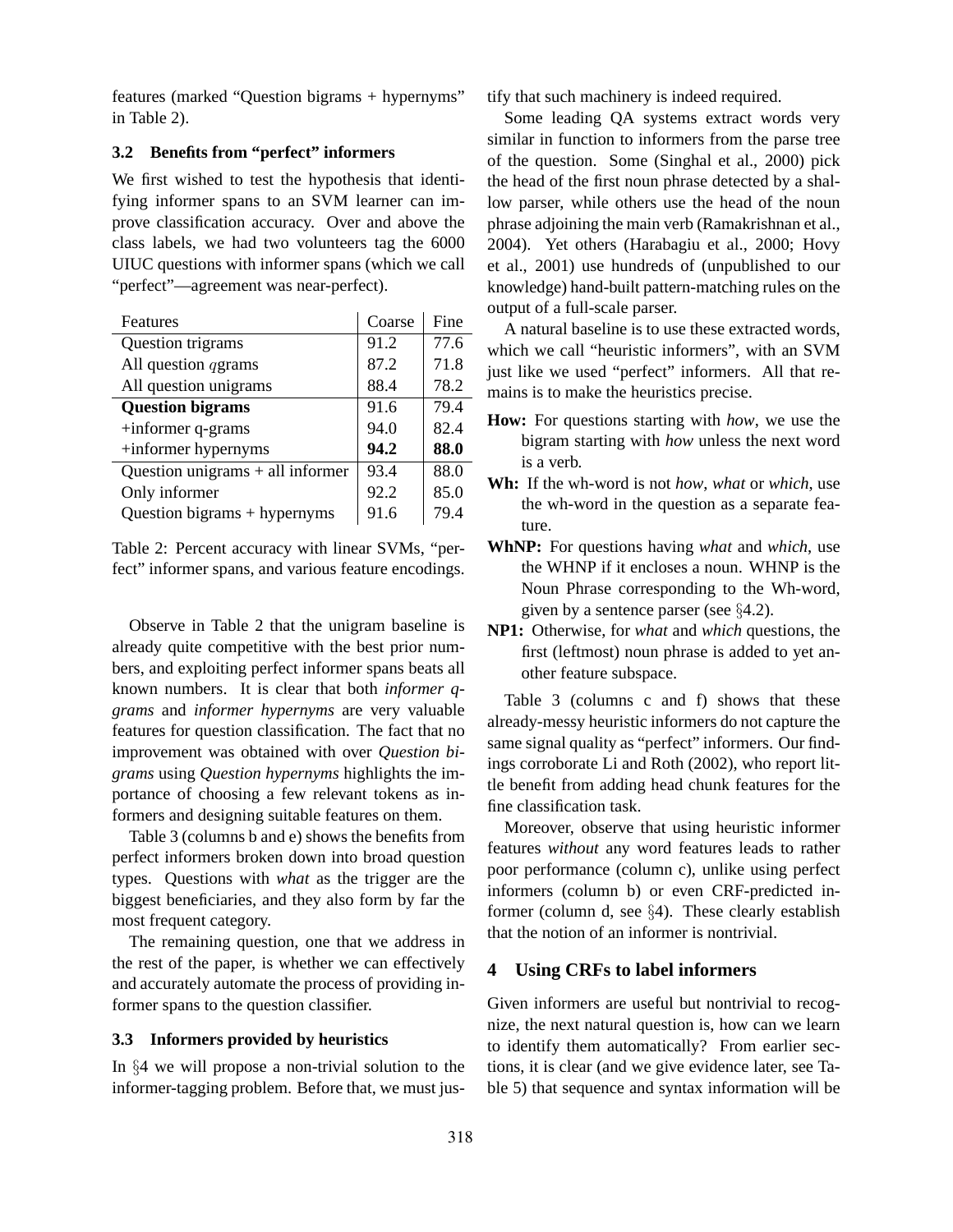| <b>6</b> coarse classes |         |              |                |                 |             |          |             |         |
|-------------------------|---------|--------------|----------------|-----------------|-------------|----------|-------------|---------|
|                         |         | B            | Only Informers |                 |             | $B+$     | $B+$        | $B+$    |
| <b>Type</b>             | #Quest. | (Bigrams)    | Perf.Inf       | H.Inf           | CRF.Inf     | Perf.Inf | H.Inf       | CRF.Inf |
| what                    | 349     | 88.8         | 89.4           | 69.6            | 79.3        | 91.7     | 87.4        | 91.4    |
| which                   | 11      | 72.7         | 100.0          | 45.4            | 81.8        | 100.0    | 63.6        | 81.8    |
| when                    | 28      | 100.0        | 100.0          | 100.0           | 100.0       | 100.0    | 100.0       | 100.0   |
| where                   | 27      | 100.0        | 96.3           | 100.0           | 96.3        | 100.0    | 100.0       | 100.0   |
| who                     | 47      | 100.0        | 100.0          | 100.0           | 100.0       | 100.0    | 100.0       | 100.0   |
| $how.*$                 | 32      | 100.0        | 96.9           | 100.0           | 100.0       | 100.0    | 100.0       | 100.0   |
| rest                    | 6       | 100.0        | 100.0          | 100.0           | 66.7        | 100.0    | 66.7        | 66.7    |
| Total                   | 500     | 91.6         | 92.2           | 77.2            | 84.6        | 94.2     | 90.0        | 93.4    |
|                         |         |              |                | 50 fine classes |             |          |             |         |
| what                    | 349     | 73.6         | 82.2           | 61.9            | 78.0        | 85.1     | 79.1        | 83.1    |
| which                   | 11      | 81.8         | 90.9           | 45.4            | 73.1        | 90.9     | 54.5        | 81.8    |
| when                    | 28      | 100.0        | 100.0          | 100.0           | 100.0       | 100.0    | 100.0       | 100.0   |
| where                   | 27      | 92.6         | 85.2           | 92.6            | 88.9        | 88.9     | 92.5        | 88.9    |
| who                     | 47      | 97.9         | 93.6           | 93.6            | 93.6        | 100.0    | 100.0       | 97.9    |
| $how.*$                 | 32      | 87.5         | 84.3           | 81.2            | 78.1        | 87.5     | 90.6        | 90.6    |
| rest                    | 6       | 66.7         | 66.7           | 66.7            | 66.7        | 100.0    | 66.7        | 66.7    |
| Total                   | 500     | 79.4         | 85.0           | 69.6            | 78.0        | 88.0     | 82.6        | 86.2    |
|                         |         | $\mathbf{a}$ | b              | $\mathbf{C}$    | $\mathbf d$ | e        | $\mathbf f$ | g       |

Table 3: Summary of % accuracy broken down by question type (referred from §3.2, §3.3 and §4.4). a: question bigrams, b: perfect informers only, c: heuristic informers only, d: CRF informers only, e–g: bigrams plus perfect, heuristic and CRF informers.

important.

We will model informer span identification as a sequence tagging problem. An automaton makes probabilistic transitions between hidden states  $y$ , one of which is an "informer generating state", and emits tokens  $x$ . We observe the tokens and have to guess which were produced from the "informer generating state".

Hidden Markov models are extremely popular for such applications, but recent work has shown that conditional random fields (CRFs) (Lafferty et al., 2001; Sha and Pereira, 2003) have a consistent advantage over traditional HMMs in the face of many redundant features. We refer the reader to the above references for a detailed treatment of CRFs. Here we will regard a CRF as largely a black box $3$ .

To train a CRF, we need a set of state nodes, a transition graph on these nodes, and tokenized text where each token is assigned a state. Once the CRF is trained, it can be applied to a token sequence, producing a predicted state sequence.

#### **4.1 State transition models**

We started with the common 2-state "in/out" model used in information extraction, shown in the left half of Figure 2. State "1" is the informer-generating state. Either state can be initial and final (double circle) states.



Figure 2: 2- and 3-state transition models.

The 2-state model can be myopic. Consider the question pair

 $3$ We used http://crf.sourceforge.net/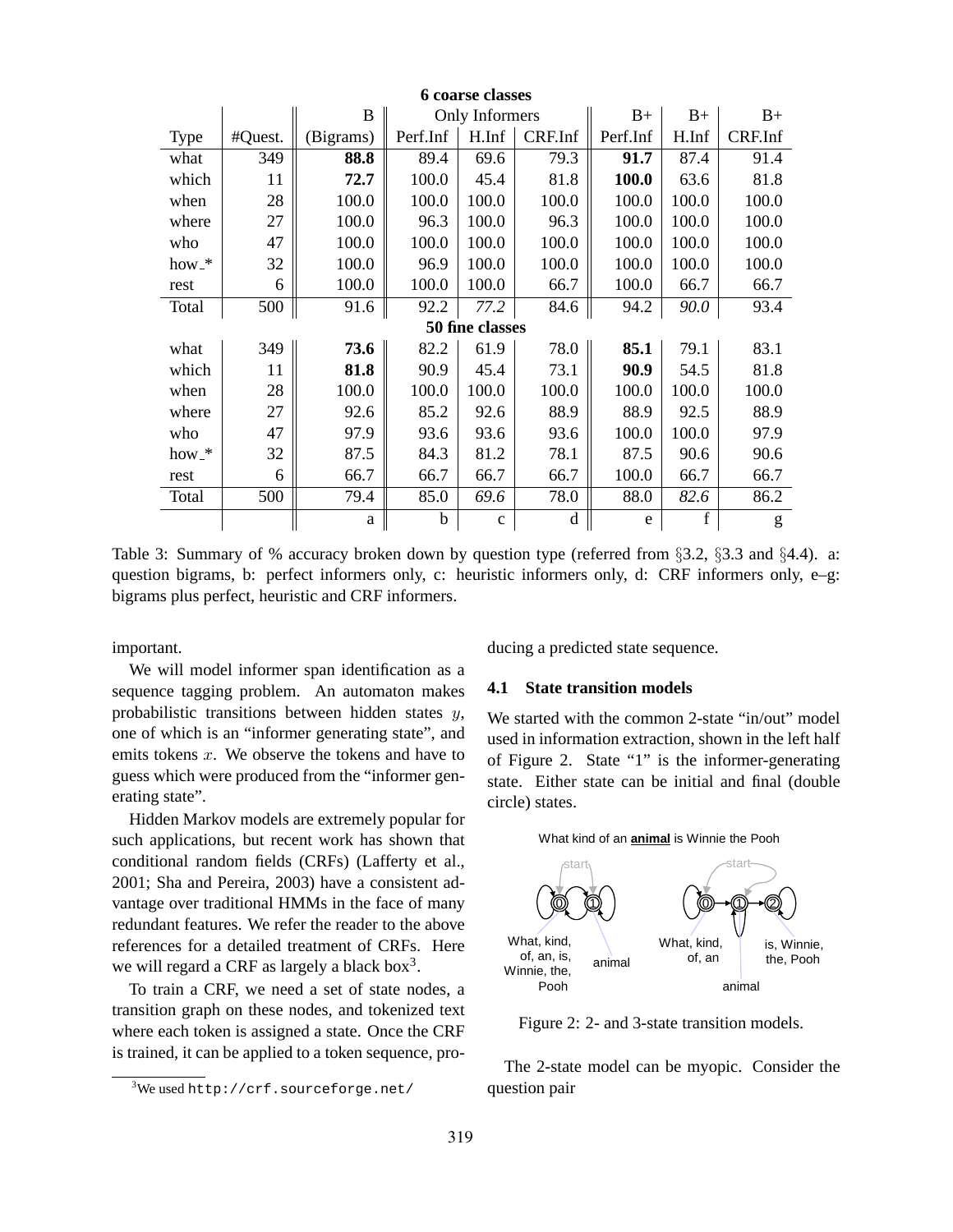**A:** What country is the largest producer of wheat? **B:** Name the largest producer of wheat

The  $i \pm 1$  context of *producer* is identical in A and B. In B, for want of a better informer, we would want *producer* to be flagged as the informer, although it might refer to a country, person, animal, company, etc. But in A, *country* is far more precise.

Any 2-state model that depends on positions  $i \pm 1$ to define features will fail to distinguish between A and B, and might select both *country* and *producer* in A. As we have seen with heuristic informers, polluting the informer pool can significantly hurt SVM accuracy.

Therefore we also use the 3-state "begin/in/out" (BIO) model. The initial state cannot be "2" in the 3-state model; all states can be final. The 3-state model allows at most one informer span. Once the 3-state model chooses *country* as the informer, it is unlikely to stretch state 1 up to *producer*.

There is no natural significance to using four or more states. Besides, longer range syntax dependencies are already largely captured by the parser.



Figure 3: Stanford Parser output example.

#### **4.2 Features from a parse of the question**

Sentences with similar parse trees are likely to have the informer in similar positions. This was the intuition behind Zhang et al.'s tree kernel, and is also our starting point. We used the Stanford Lexicalized Parser (Klein and Manning, 2003) to parse the question. (We assume familiarity with parse tree notation for lack of space.) Figure 3 shows a sample parse tree organized in levels. Our first step was to trans-

| i              |                                           | 2       | 3               | 4               | 5               | 6               |                   |  |
|----------------|-------------------------------------------|---------|-----------------|-----------------|-----------------|-----------------|-------------------|--|
| $y_i$          | 0                                         | 0       | $\theta$        |                 |                 | 2               | 2                 |  |
| $x_i$          | What                                      | is      | the             | capital         | city            | of              | Japan             |  |
| e<br>↓         | Features for $x_i$ s                      |         |                 |                 |                 |                 |                   |  |
| 1              | WP.1                                      | VBZ.1   | DT <sub>1</sub> | NN.1            | NN <sub>1</sub> | IN.1            | NNP.1             |  |
| $\overline{2}$ | WHNP.1                                    | VP.1    | NP <sub>1</sub> | NP <sub>1</sub> | NP <sub>1</sub> | Null,1          | NP <sub>2</sub>   |  |
| 3              | Null,1                                    | Null, 1 | Null,1          | Null.1          | Null, 1         | PP <sub>1</sub> | $\overline{PP.1}$ |  |
| 4              | Null,1                                    | Null,1  | NP <sub>1</sub> | NP <sub>1</sub> | NP <sub>1</sub> | NP <sub>1</sub> | NP <sub>1</sub>   |  |
| 5              | Null.1                                    | SO,1    | SO,1            | SO,1            | SO <sub>1</sub> | SO,1            | SO <sub>1</sub>   |  |
| 6              | SBARO SBARO SBARO SBARO SBARO SBARO SBARO |         |                 |                 |                 |                 |                   |  |

Table 4: A multi-resolution tabular view of the question parse showing tag and num attributes. *capital city* is the informer span with  $y = 1$ .

late the parse tree into an equivalent multi-resolution tabular format shown in Table 4.

**Cells and attributes:** A labeled question comprises the token sequence  $x_i$ ;  $i = 1, \ldots$  and the label sequence  $y_i$ ,  $i = 1, \ldots$  Each  $x_i$  leads to a column vector of observations. Therefore we use matrix notation to write down  $x$ : A table cell is addressed as  $x[i, \ell]$  where i is the token position (column index) and  $\ell$  is the level or row index, 1–6 in this example. (Although the parse tree can be arbitrarily deep, we found that using features from up to level  $\ell = 2$  was adequate.)

Intuitively, much of the information required for spotting an informer can be obtained from the part of speech of the tokens and phrase/clause attachment information. Conversely, specific word information is generally sparse and misleading; the same word may or may not be an informer depending on its position. E.g., "What birds eat snakes?" and "What snakes eat birds?" have the same words but different informers. Accordingly, we observe two properties at each cell:

**tag:** The syntactic class assigned to the cell by the parser, e.g.  $x[4, 2]$ . tag = NP. It is well-known that POS and chunk information are major clues to informer-tagging, specifically, informers are often nouns or noun phrases.

**num:** Many heuristics exploit the fact that the first NP is known to have a higher chance of containing informers than subsequent NPs. To capture this positional information, we define num of a cell at  $[i, \ell]$ as one plus the number of distinct contiguous chunks to the left of  $[i, \ell]$  with tags equal to  $x[4, 2]$ .tag. E.g., at level 2 in the table above, *the capital city*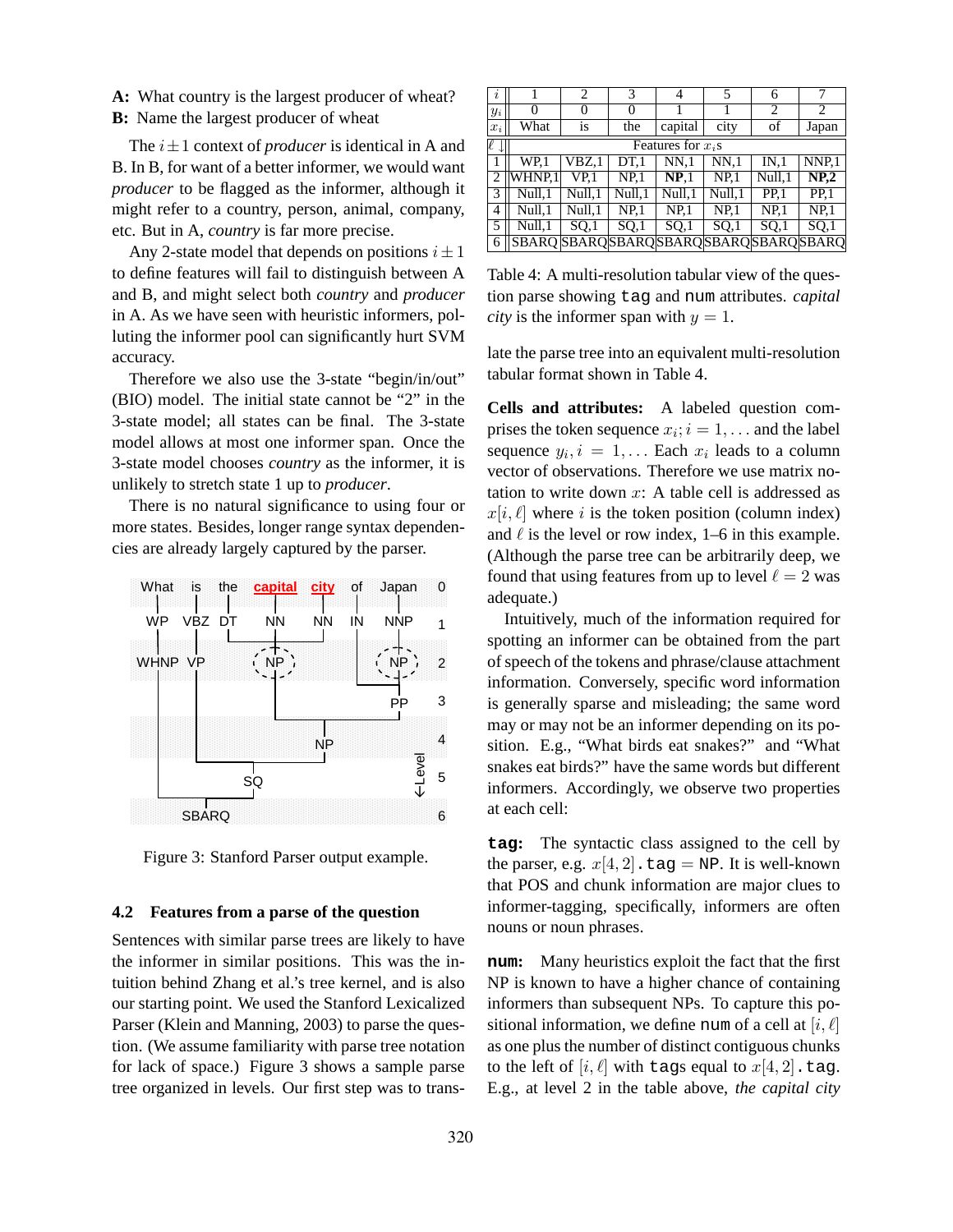forms the first NP, while *Japan* forms the second NP. Therefore  $x[7, 2]$ . num = 2.

In conditional models, it is notationally convenient to express features as functions on  $(x_i, y_i)$ . To one unfamiliar with CRFs, it may seem strange that  $y_i$  is passed as an argument to features. At training time,  $y_i$  is indeed known, and at testing time, the CRF algorithm efficiently finds the most probable sequence of  $y_i$ s using a Viterbi search. True labels are not revealed to the CRF at testing time.

**Cell features IsTag and IsNum:** E.g., the observation " $y_4 = 1$  and  $x[4, 2]$ . tag = NP" is captured by the statement that "position 4 fires the feature  $\text{IsTag}_{1,\text{NP},2}$ " (which has a boolean value). There is an IsTag<sub>y,t, $\ell$ </sub> feature for each  $(y, t, \ell)$ triplet. Similarly, for every possible state  $y$ , every possible num value  $n$  (up to some maximum horizon), and every level  $\ell$ , we define boolean features  $\text{IsNum}_{u,n,\ell}$ . E.g., position 7 fires the feature  $I$ sNum<sub>2,2,2</sub> in the 3-state model, capturing the statement " $x[7, 2]$ . num = 2 and  $y_7 = 2$ ".

**Adjacent cell features IsPrevTag and IsNextTag:** Context can be exploited by a CRF by coupling the state at position  $i$  with observations at positions adjacent to position  $i$ (extending to larger windows did not help). To capture this, we use more boolean features: position 4 fires the feature  $I$ sPrevTag<sub>1,DT,1</sub> because  $x[3, 1]$ .tag = DT and  $y_4 = 1$ . Position 4 also fires IsPrevTag<sub>1,NP,2</sub> because  $x[3, 2]$ .tag = NP and  $y_4 = 1$ . Similarly we define a IsNextTag<sub>utle</sub> feature for each possible  $(y, t, \ell)$  triple.

**State transition features IsEdge:** Position i fires feature IsEdge<sub>u,v</sub> if  $y_{i-1} = u$  and  $y_i = v$ . There is one such feature for each state-pair  $(u, v)$ allowed by the transition graph. In addition we have sentinel features  $\text{IsBegin}_u$  and  $\text{IsEnd}_u$  marking the beginning and end of the token sequence.

### **4.3 Informer-tagging accuracy**

We study the accuracy of our CRF-based informer tagger wrt human informer annotations. In the next section we will see the effect of CRF tagging on question classification.

There are at least two useful measures of informer-tagging accuracy. Each question has a known set  $I_k$  of informer tokens, and gets a set of tokens  $I_c$  flagged as informers by the CRF. For each question, we can grant ourself a reward of 1 if  $I_c = I_k$ , and 0 otherwise. In §3.1, informers were regarded as a separate (high-value) bag of words. Therefore, overlap between  $I_c$  and  $I_k$  would be a reasonable predictor of question classification accuracy. We use the Jaccard similarity  $|I_k \cap I_c|/|I_k \cup I_c|$ . Table 5 shows the effect of using diverse feature sets.

|                        | Fraction    | Jaccard |
|------------------------|-------------|---------|
| Features used          | $I_c = I_k$ | overlap |
| <b>IsTag</b>           | 0.368       | 0.396   |
| $+IsNum$               | 0.474       | 0.542   |
| $+IsPrevTag+IsNextTag$ | 0.692       | 0.751   |
| +IsEdge+IsBegin+IsEnd  | 0.848       | 0.867   |

Table 5: Effect of feature choices.

- IsTag features are not adequate.
- IsNum features improve accuracy 10–20%.
- IsPrevTag and IsNextTag ("+Prev +Next") add over 20% of accuracy.
- IsEdge transition features help exploit Markovian dependencies and adds another 10–15% accuracy, showing that sequential models are indeed required.

| <b>Type</b> | #Quest. | Heuristic        | $2$ -state | 3-state    |
|-------------|---------|------------------|------------|------------|
|             |         | <b>Informers</b> | <b>CRF</b> | <b>CRF</b> |
| what        | 349     | 57.3             | 68.2       | 83.4       |
| which       | 11      | 77.3             | 83.3       | 77.2       |
| when        | 28      | 75.0             | 98.8       | 100.0      |
| where       | 27      | 84.3             | 100.0      | 96.3       |
| who         | 47      | 55.0             | 47.2       | 96.8       |
| how_*       | 32      | 90.6             | 88.5       | 93.8       |
| rest        | 6       | 66.7             | 66.7       | 77.8       |
| Total       | 500     | 62.4             | 71.2       | 86.7       |

Table 6: Effect of number of CRF states, and comparison with the heuristic baseline (Jaccard accuracy expressed as %).

Table 6 shows that the 3-state CRF performs much better than the 2-state CRF, especially on difficult questions with *what* and *which*. It also compares the Jaccard accuracy of informers found by the CRF vs. informers found by the heuristics described in §3.3. Again we see a clear superiority of the CRF